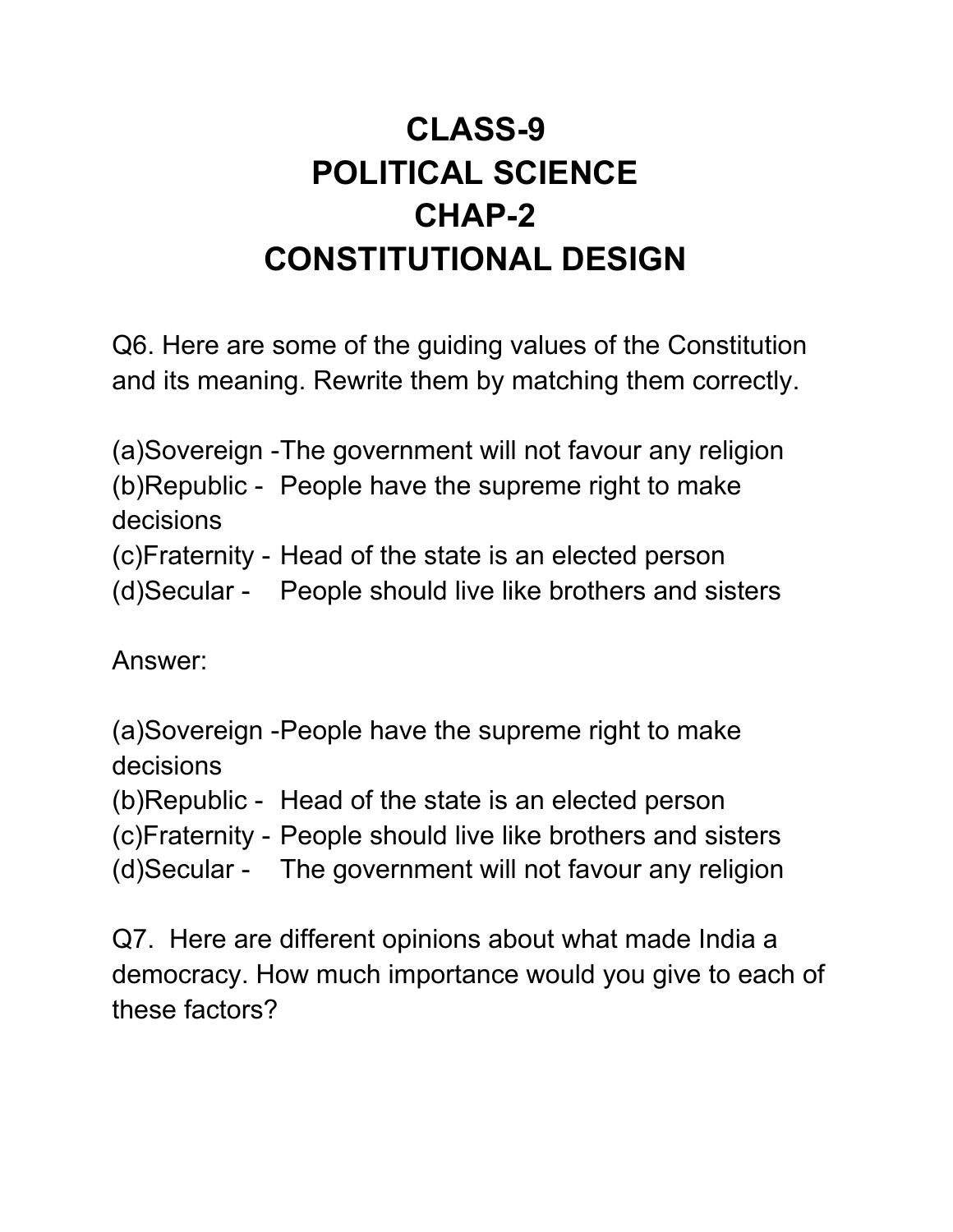(a)Democracy in India is a gift of the British rulers. We received training to work with representative legislative institutions under the British rule.

Answer: Democracy was chosen as the prime value of our nation during the freedom struggle that we fought against the British. Yes, with the Indian Councils Act, Indians started participating in the councils and hence, their experiences paved the way for legislative institutions in independent India.

(b)Freedom Struggle challenged the colonial exploitation and denial of different freedoms to Indians. Free India could not be anything but democratic.

Answer: Freedom struggle did challenge the colonial exploitation but it worked for democracy by making laws with consensus and not imposing anything on anyone.

(c)We were lucky to have leaders who had democratic convictions. The denial of democracy in several other newly independent countries shows the important role of these leaders.

Answer: The leaders had the desire to give freedoms to the people.India's freedom struggle is the only example of a bloodless freedom struggle in the contemporary history. This could be possible because our nationalist leaders had the maturity to listen to others' views.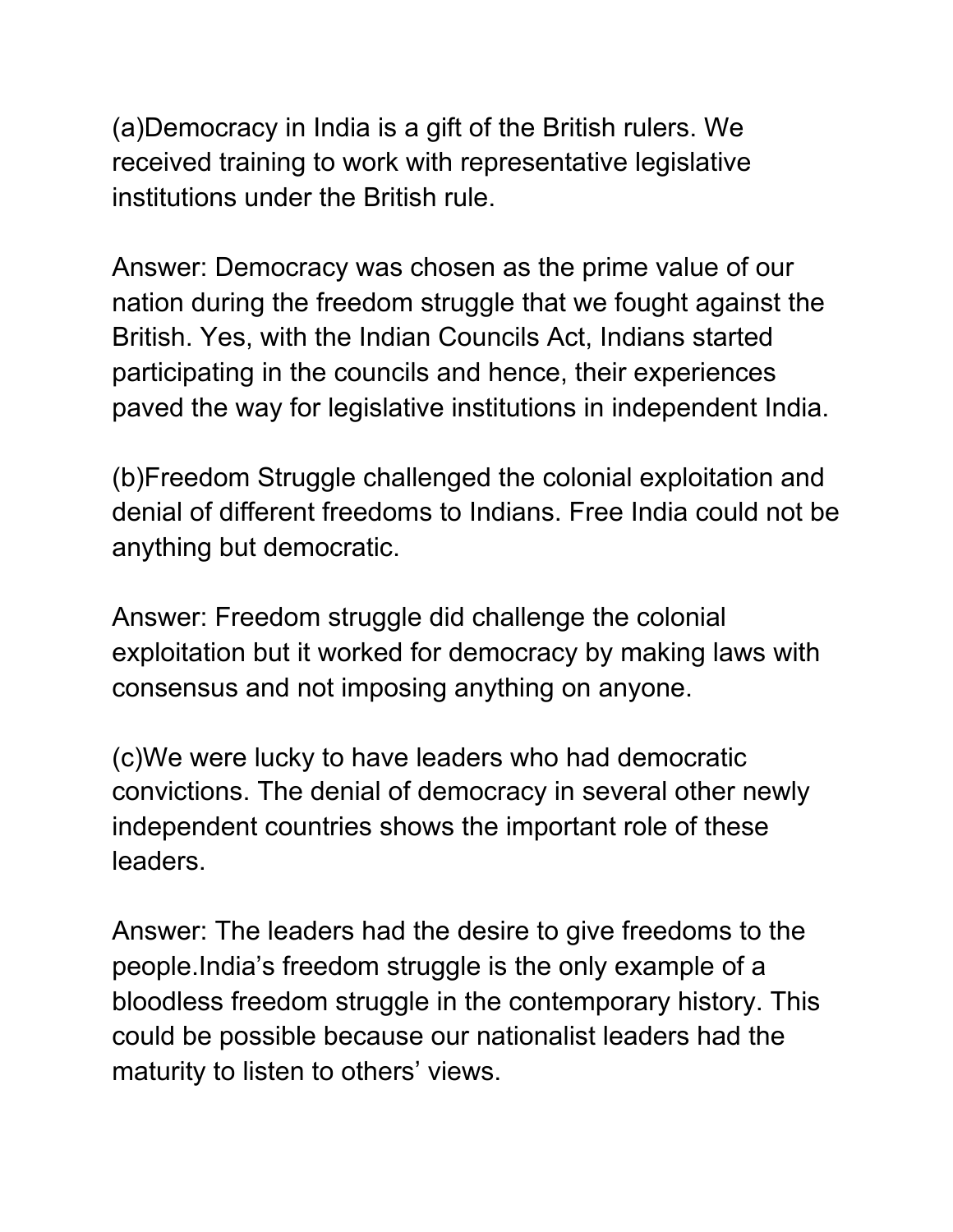Q8. Read the following extract from a conduct book for 'married women', published in 1912. 'God has made the female species delicate and fragile both physically and emotionally, pitiably incapable of self-defence. They are destined thus by God to remain in male protection – of father, husband and son – all their lives. Women should, therefore, not despair, but feel obliged that they can dedicate themselves to the service of men'. Do you think the values expressed in this para reflected the values underlying our constitution? Or does this go against the constitutional values?

Answer: The values expressed in the above-mentioned para do not reflect the values underlying our Constitution. Our constitution gives fundamental rights to each of its citizens regardless of gender, caste, sex, place of birth and religion. Women are given equal rights as men in our constitution through various Acts.

Q9. Read the following statements about a constitution. Give reasons why each of these is true or not true.

(a)The authority of the rules of the constitution is the same as that of any other law.

Answer: Not true, because the Constitution is the supreme law.